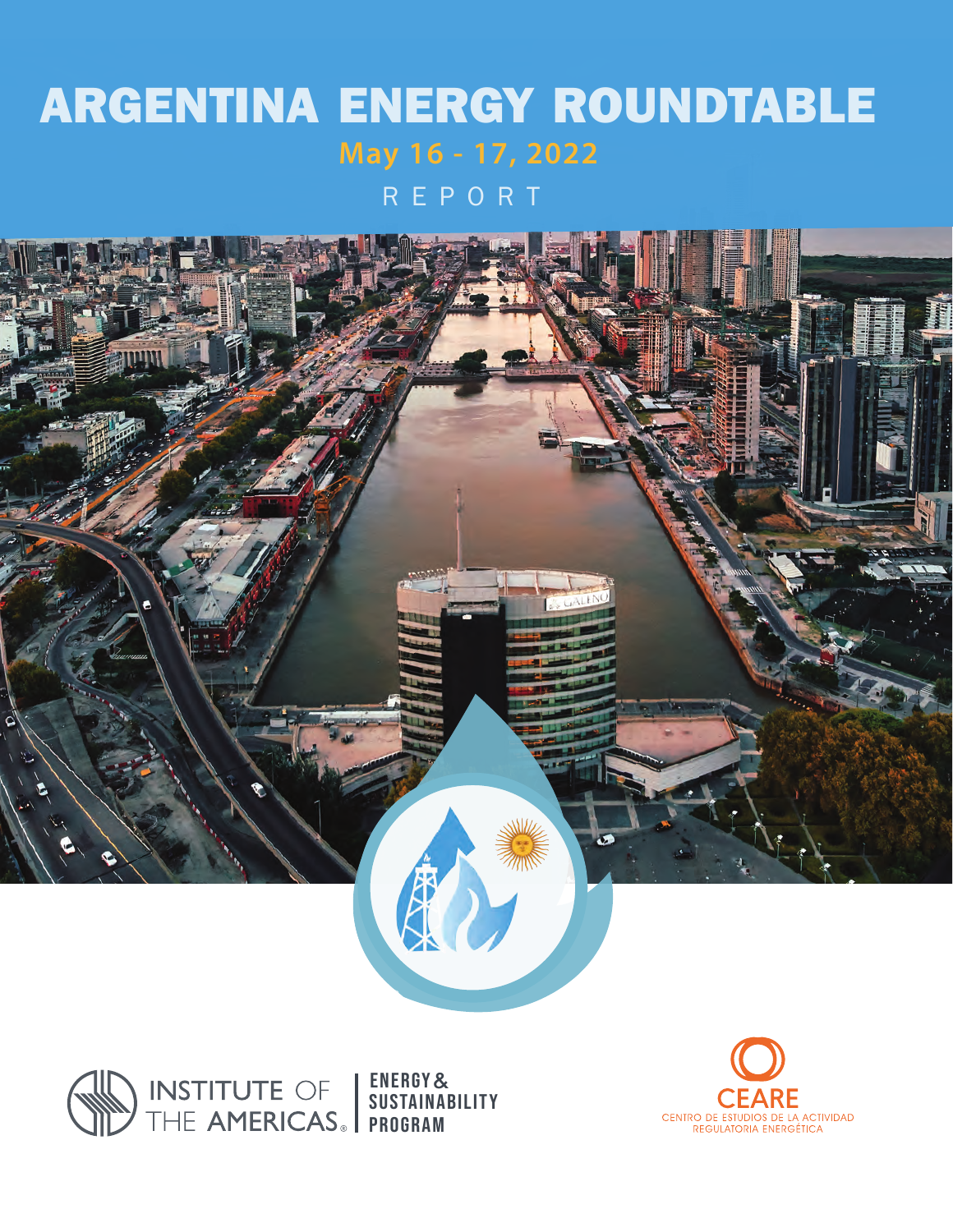### Executive Summary

After a three-year hiatus for in person events, the Institute of the Americas and the University of Buenos Aires' Center for the Study of Energy Regulatory Activity (CEARE) hosted the Argentina Energy Roundtable on May 16-17 in Buenos Aires. Over 75 representatives from academia, NGO's and the private and public sector convened in Recoleta to discuss the global backdrop, current state of the energy sector, and the energy transition in Argentina. The roundtable's overarching goal was to gather a multitude of stakeholders from diverse energy subsectors to foster an increased exchange of ideas and help to shape and inform the evolving policy debate in the country.

In a series of Davos-style panels with expert speakers across six topic areas, crucial and challenging issues were confronted. Day one of the roundtable focused on the role of Vaca Muerta for natural gas production, as well as critical infrastructure projects that would support producers meet domestic, regional, and international energy demand. Day two assessed creating the regulatory conditions necessary for nationwide planning, renewables and sustainable energy, climate change, hydrogen projects and strategy, and lithium projects and their outlook.

The ongoing debate and discussions around the global energy transition to meet internationally agreed-upon climate and emissions reduction goals and the current energy crisis brought on by the Russian-Ukraine war, provided a unique moment for the event. More importantly, the international developments underscore the important opportunity for Argentina to regain energy self-supply while increasing production in valuable subsectors to service the international market.

However, each subsector faces significant macroeconomic and political stability challenges that cause many observers to question Argentina's ability to take advantage of the various opportunities for further development within the industry. While significant hurdles exist, participants exhibited an overall sense of optimism for the future. In almost

every panel, the experts signaled positive outlooks for each energy subsector. This confidence carried over from formal talks to informal conversations during networking sessions. Most of this optimism was driven by the sheer number of resources available to meet domestic demands and the potential to add to the international value chain.

Yet, even though this optimism permeated most of the dialogue at the roundtable, the obstacles to further developing the industry do still cast a shadow that must be managed. In particular, as the following highlevel event summary notes, are the challenges and opportunities associated with three key areas: energy security and regaining self-supply, public policy, and finally, emerging energy industries.

# 1) Energy Security, Self-Supply, Exports and Regional Integration

The latest data from the International Energy Agency shows that Argentina has significantly balanced its energy [i](#page-7-0)mports and exports in the last five years.<sup>i</sup> However, the country remains a net importer of energy. Moreover, Argentina's relative dependence on imports to serve its domestic demand today contrasts with the outlook of the late 1990s and early 2000s, when the country was a significant exporter of natural gas. In this period before the economic crash and subsequent gas crisis of 2004, Argentina had successfully integrated itself into the regional energy market. Unfortunately, due to natural gas prices policy and constraints in the following years, Argentina was forced to withdraw from its position as a regional energy exporter.<sup>[ii](#page-7-1)</sup>

At the roundtable, speakers emphasized the need both regain energy security and self-supply while redistributing production through the rebuilding of trust in regional integration in South America and beyond. Three main topics discussed concerning this goal were infrastructure projects, the increased productivity in Vaca Muerta and the continued pursuit of further clean energy development (renewables and nuclear).

a. Natural Gas Production and **Transportation**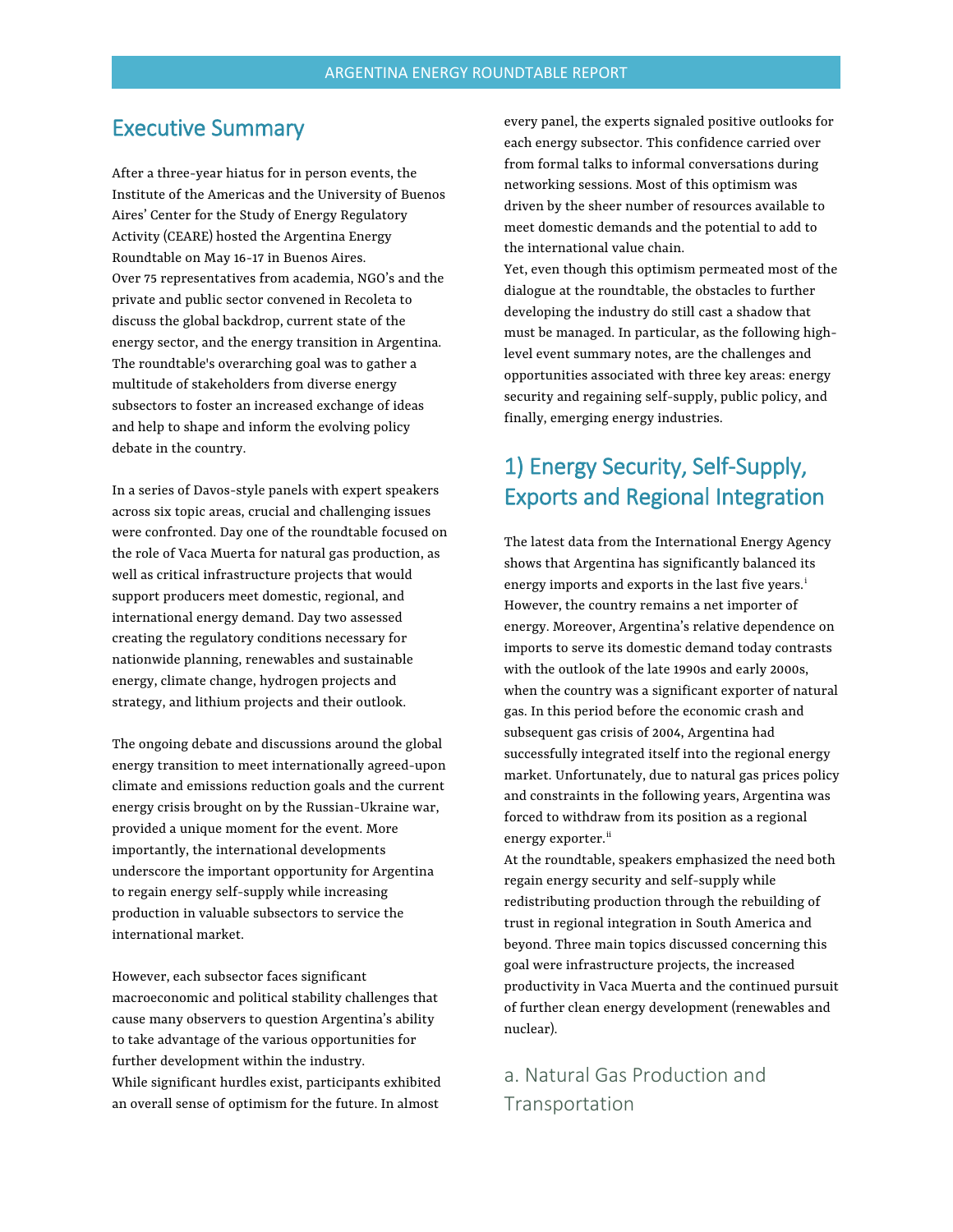Not surprisingly, Vaca Muerta figured prominently in the agenda and discussions on day one. The role of Vaca Muerta, its progress, and its future implications for energy security and export potential continue to merit discussion. Overall, there was an extreme amount of confidence about the future regarding Vaca Muerta. Private industry representatives with concessions in the prolific play highlighted the progress made in exploiting the shale rock underground, asserting increased production capacity and illustrating the quality of the resource compared to similar holdings around the world.

Repeatedly, panelists suggested that Vaca Muerta could easily service the entire Argentine natural gas market with ample resources to spare and export globally, if fully developed. However, stakeholders made it clear that the current challenge in Vaca Muerta is not in accessing the resource but in transporting the resource in line with the market demand. This challenge led to impassioned discussions on infrastructure improvements and developments, not just in delivering the resources from Vaca Muerta but in positioning all the subsectors to supply domestic demand and build capacity to reach the global market.



*Photo: "Globalgas" by pablodf is licensed under CC BY-NC-ND* 

Part of the roundtable dialogue on infrastructure centered on the Gasoducto Presidente Néstor Kirchner. Approved by the Fernandez administration, the pipeline would connect the new influx of natural gas produced in Vaca Muerta to the province of Buenos Aires. According to the expert panelists, the need for more projects like this is a crucial piece of Argentina's ability to realize its full export and

domestic potential. Currently, the existing pipeline infrastructure is over 40 years old.<sup>[iii](#page-7-0)</sup> As a result, it lacks the capacity to meet domestic demand in the winter months, which costs the country billions of dollars per year in imports. There was a palpable excitement around the project's approval at the conference, though questions of financing were set forth. Subsequent to the event, a series of news stories about the project cast doubt on the project's development and timeline.

Furthermore, expert panelists shared insights around intriguing infrastructure developments for regasification and liquefaction to increase import and export capabilities. Representatives from the subsector relayed the success of the two regasification terminals (constructed for imports). However, they illustrated the need to sign more contracts to increase investment and claimed that a lack of macroeconomic stability and price volatility made it hard to attract new investors. With new investment in liquefaction terminals, the idea is to build more capacity to export natural gas while the domestic natural gas production is developing in line with the goal of becoming a global LNG exporter.

While much optimism surrounded the discussion of infrastructure projects, private sector representatives illustrated the need for more government-led projects, or at least support and clear-cut policy frameworks. The not-surprising complaint from industry focused on how difficult it is for the sector to make the necessary changes because of bureaucratic red-tape limiting their ability to obtain permits, licensing, and concessions. Furthermore, there were calls from the private sector to provide a clear strategy and regulatory framework for changing the flow direction of natural gas in the north of the country with an eye on replacing the possible decreasing of Bolivia imports. The overall sentiment was that the private sector could secure the funding needed to complete these necessary projects, but it needs increased support from the government to bring projects to the implementation stage.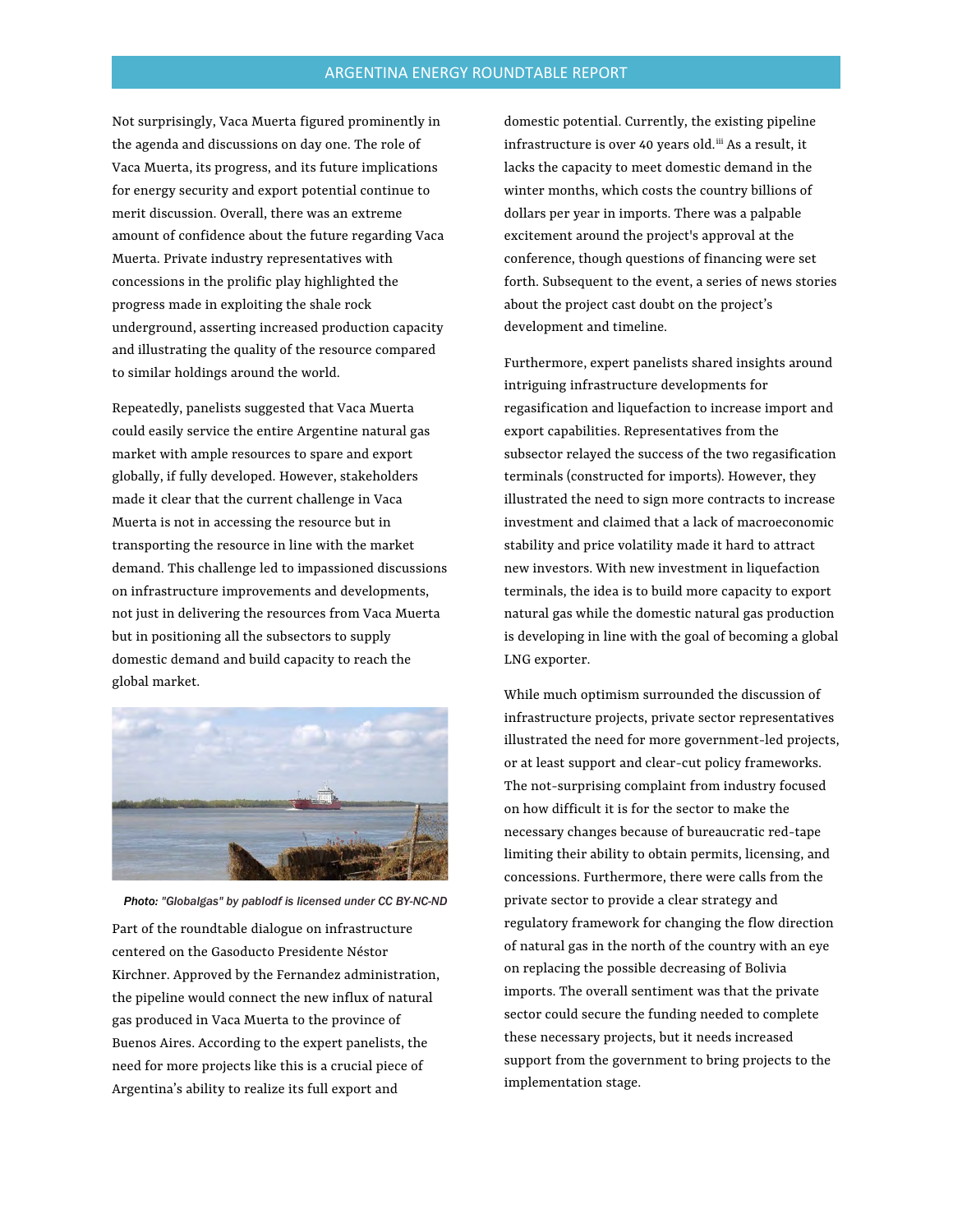### b. Clean Energy Production and Distribution

Regarding the role of clean energy in meeting domestic demand, there was dialogue about the potential of Argentina to generate more renewable and nuclear energy soon. For many, the relative potential of renewable resources due to the country's natural diversity of weather patterns demands increased attention. For example, the northwest region has a strong solar-energy generation potential, and the southeast maintains constant offshore winds all year round. However, much like natural gas, the challenge lies in the distribution of renewable resources. Due to the generation potential being far from the population hubs and major demand centers, panelists stressed the need for increased investment in transmission and distribution to deliver electricity generation to the demand centers.





*Gó /C ti C*

Argentina continues to consider the key potential role nuclear energy can play in transitioning to a zerocarbon energy grid. Although the expansion of nuclear generation was not a prevailing theme at the conference, representatives from the public sector spoke about the need for further development of nuclear facilities during the second day's topics on energy transition. The representatives spoke on the need to aid the country's three active reactors at this time (1763 MWe), not only as a potential for energy security, which many at the event felt was a high priority, but as it serves as a source of dispatchable

power to ease issues of variability in incorporating renewables. Even more, the government officials stated that nuclear energy not only complements renewable energies but also could allow the release of hydrocarbon resources to position Argentina as an energy exporter.

Furthermore, they pointed out that nuclear energy currently represents 7% of the production of electrical energy and if the expansion plans materialize, it could reach 10% by 2030. In addition, they considered that these expansion plans are one of the main pillars of Argentina's energy transition policies, considering the need to meet the environmental goals duly assumed and considering that it is a clean energy source that does not emit greenhouse gases.

In addition, part of this conversation was the role of Chinese financing as a potential avenue to facilitate expansion, particularly considering the case of Atucha III NPP Project which shall be a Pressurized Water Reactor (PWR) to be operated with a rated gross electric power of 1200 MWe. The CAREM Project was also addressed as one of the main initiatives of the Argentine nuclear program which is at a pivotal juncture and that could eventually require international funding as well, but at the same time it was highlighted that now it is an ongoing prototype in charge of the National Atomic Energy Commission (CNEA). Subsidiary topics covered by the representatives were small-scale reactor prototypes and their potential incorporation into the energy grid. It was also indicated that Argentina had begun the Life Extension Project to prolong the license of its first nuclear power plant, Atucha I, for another 20 years.

### c. Regional Integration

In order for Argentina to regain its stature as a regional energy exporter, the panelists continually asserted the importance of building back relationships with neighboring countries. While this is more of an abstract concept due to the complex nature of international relations, experts signaled the need to build trust and think about long-term energy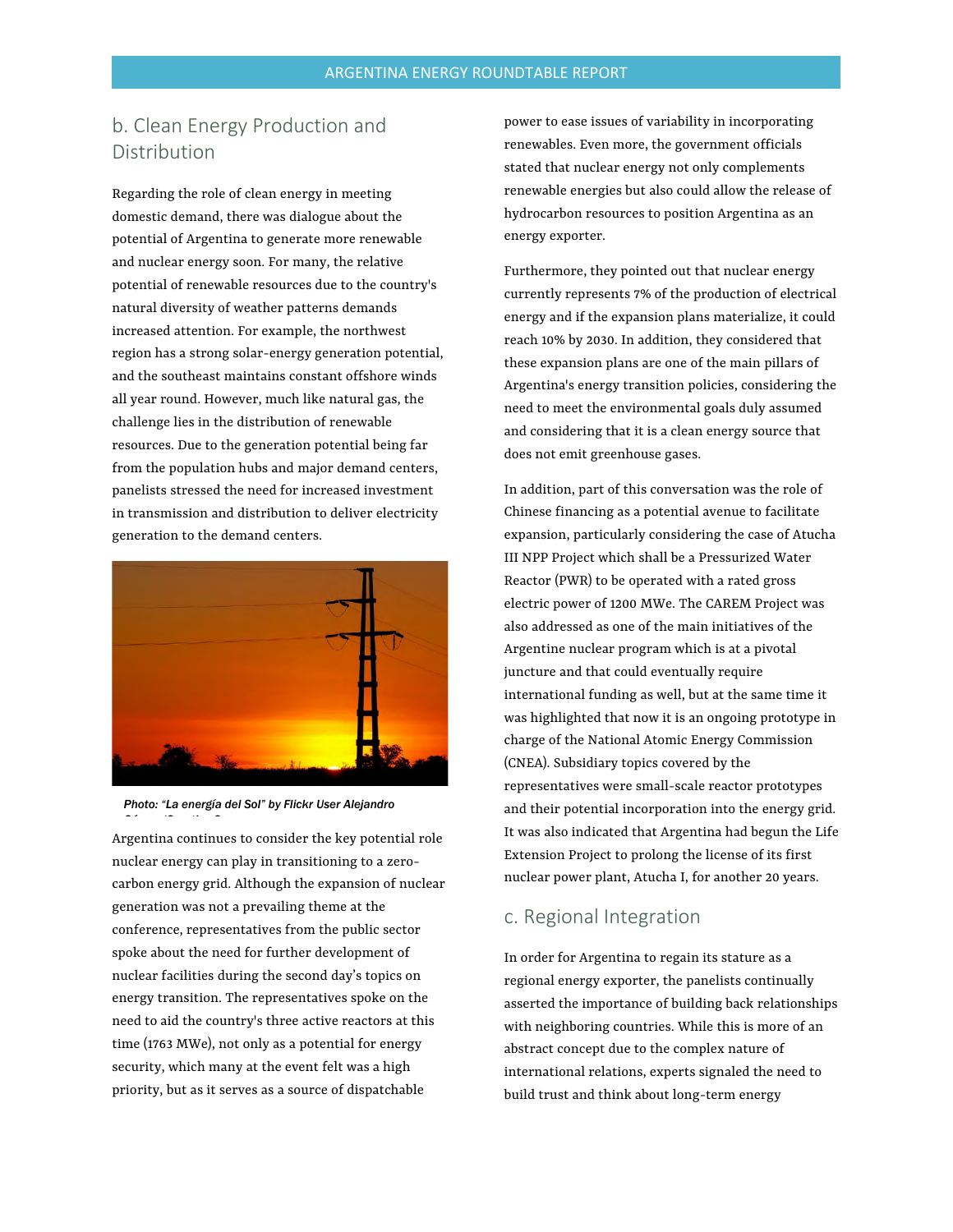contracts with Chile, Bolivia, and Brazil. They pointed out the diminishing natural gas production in Bolivia as creating space in the regional energy market that the Argentine natural gas producers could capture.

Most private industry panelists agreed that producers' most crucial goal was first to service the domestic market. However, they also were harmonious in their goals to eventually move their product to the export market once Argentinian energy independence is secured. Still, there was unanimous agreement that the infrastructure to deliver natural gas to the region would need to be funded and agreed upon in the coming years if Argentina were to take full advantage of regional demand lapses.

After the event in Buenos Aires, and during the proceedings of the US-hosted Summit of the Americas, the presidents of Argentina and Chile signed an agreement to address many of these points debated at the roundtable.

Overall, the experts emphasized three central challenges to energy security, regaining self-supply, regional integration, and expanding export potential. The panels highlighted that to solve these challenges it would take a cross-industry and sectoral efforts to realize the potential to meet domestic energy demands in the near term, capture the regional market in the medium term, and take advantage of the global market in the long term; the none of which are possible without the proper policy planning and regulation.

# 2) Public Policy, Regulation and Policy Planning

Public policy was one of the most contentious topics at the conference, and there were instances in which panelists were naturally prudent as to their opinions on the role of politics in the energy sector. Nevertheless, panelist after panelist underscored the importance of the government setting clear, consistent rules of the game and, in cases where there may be the need to revise terms, maintaining an open dialogue and open communication with the private sector, particularly the international investment

community. There were three in-depth conversations on public policy: RenovAR, the State of Neuquén's handling of Vaca Muerta, and the Plan Gas.

One of the policies highlighted by the panelists was RenovAR, Argentina's renewable energy program instituted by the Macri administration in 2016. There was a sentiment that this program did an excellent job at incentivizing investment through a unique guarantee structure from the World Bank. In addition, several projects were mentioned as a direct consequence of solid public policy, such as the San Juan Solar Park and the Genoveva Wind Project. Furthermore, through the program, the government facilitated three auction windows which resulted in 147 projects.<sup>[iv](#page-7-1)</sup>



*Deputy Secretary for Electricity Federico Basualdo discusses the government's energy transition plans while Silvina Batakis, Secretary of Provinces at the Ministry of the Interior and Leonardo Chullmir of OREL Energy Group listen as part of the panel.* 

On the other hand, there was a level of criticism aimed at what some noted was the lack of a long-term plan to build upon the progress. As a result, there were calls from academics and private sector renewable energy representatives for the current administration to extend the program.

Another policy regime which the panels elucidated was the role of the State of Neuquén in the development of natural gas in Vaca Muerta. In this example, the state has been crucial for the successful evolution in facilitating investment. Success was achieved through close coordination with the Federal Government, the companies, and the unions, to foster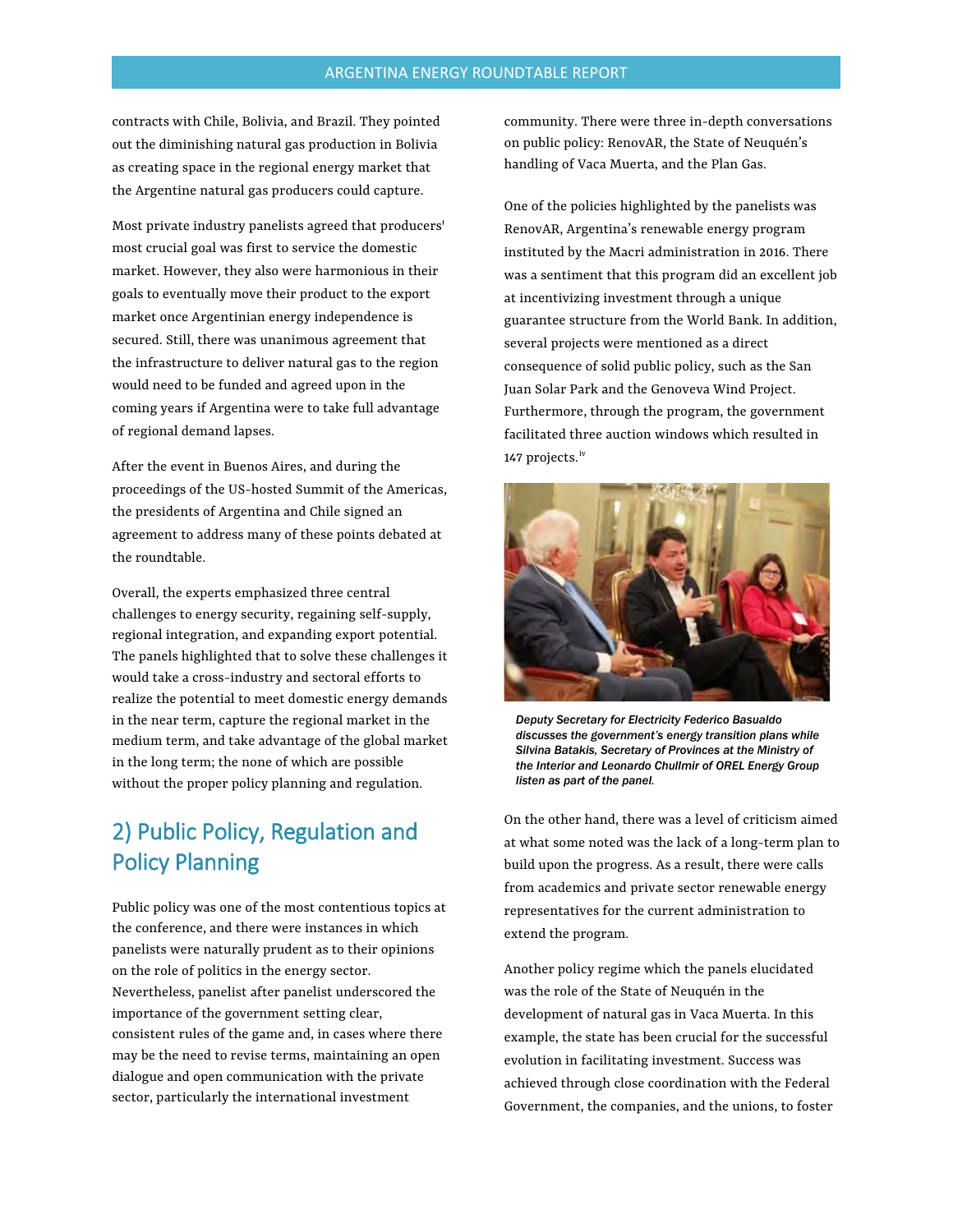conditions for contractual terms and industry and resource growth. A government representative from Neuquén also mentioned that they overcame a politically challenging release of a Provincial law through action plans that involved a steady companionship of the civil society and the entire value chain. The so-called Social License to Operate afforded developments in Neuquen was roundly applauded by panelists.

Another important policy discussion examined Argentina's Plan Gas (IV), a program intended to incentivize investments. Plan Gas focuses on increased commitment with longer contracts, clear rules, and competitive pricing models to attract international investment. At the conference, some talked about expanding the time horizons for the policy to build upon the momentum building in the industry. Others stressed the need for a broader strategy concerning Natural Gas, claiming that this would give investors confidence in Argentina's commitments to developing the resource in the long-term to export.

It is also useful to note what policy areas were not a priority for the experts. For example, representatives from the lithium and hydrogen subsectors relayed the need for national short, medium, and long-term strategies for their respective industries. While Argentina approved a law to incentive hydrogen production in 2006, the 15 year-term program expired without regulations being issued. Especially considering the rise in demand and future demand projections for green hydrogen, a new regulatory



framework will be essential. Regarding lithium, still there is not a comprehensive strategy.

Representatives from private companies seeking to produce lithium relayed the need to develop a plan to attract investors, secure capital amidst macroeconomic challenges, and scale-up production.

Overall, the panelists at the roundtable expressed a desire to build intersectoral collaboration. They outlined the role of the State as a facilitator for investment and production. They illustrated the importance of solid institutions, consistent and clear public policies, robust legal and regulatory frameworks, and providing legal, financial, and contractual security for successful resource development.

Since the conclusion of the roundtable, the government has released a new natural gas strategy. While the roundtable cannot be viewed as causation for the new policy, it offers a clear signal that these conversations are being had at the highest level and is cause for the continued optimism around the development of the energy sector in Argentina, as was demonstrated by the roundtable proceedings.

# 3) Emerging Industries

With all that is happening in the nation and across the world, the reason for optimism within the energy sector is derived from the country's vast wealth of resources. As the world pivots and turns its focus to renewable energy, many in Argentina believe they can significantly contribute to the world's transition to a zero-emission future. Hydrogen is one of the resources that many in academia and the public and private sectors believe is the best bet for providing clean firm power. Argentina has incredible potential for hydrogen, specifically green hydrogen, and panelists articulated that during the second-day sessions. Representatives of the hydrogen industry updated attendees on the production of green hydrogen has already begun in Argentina's southern region of Patagonia. Panelists stated scale needs to be increased to be competitive in the world markets. However, they articulated that hydrogen should not be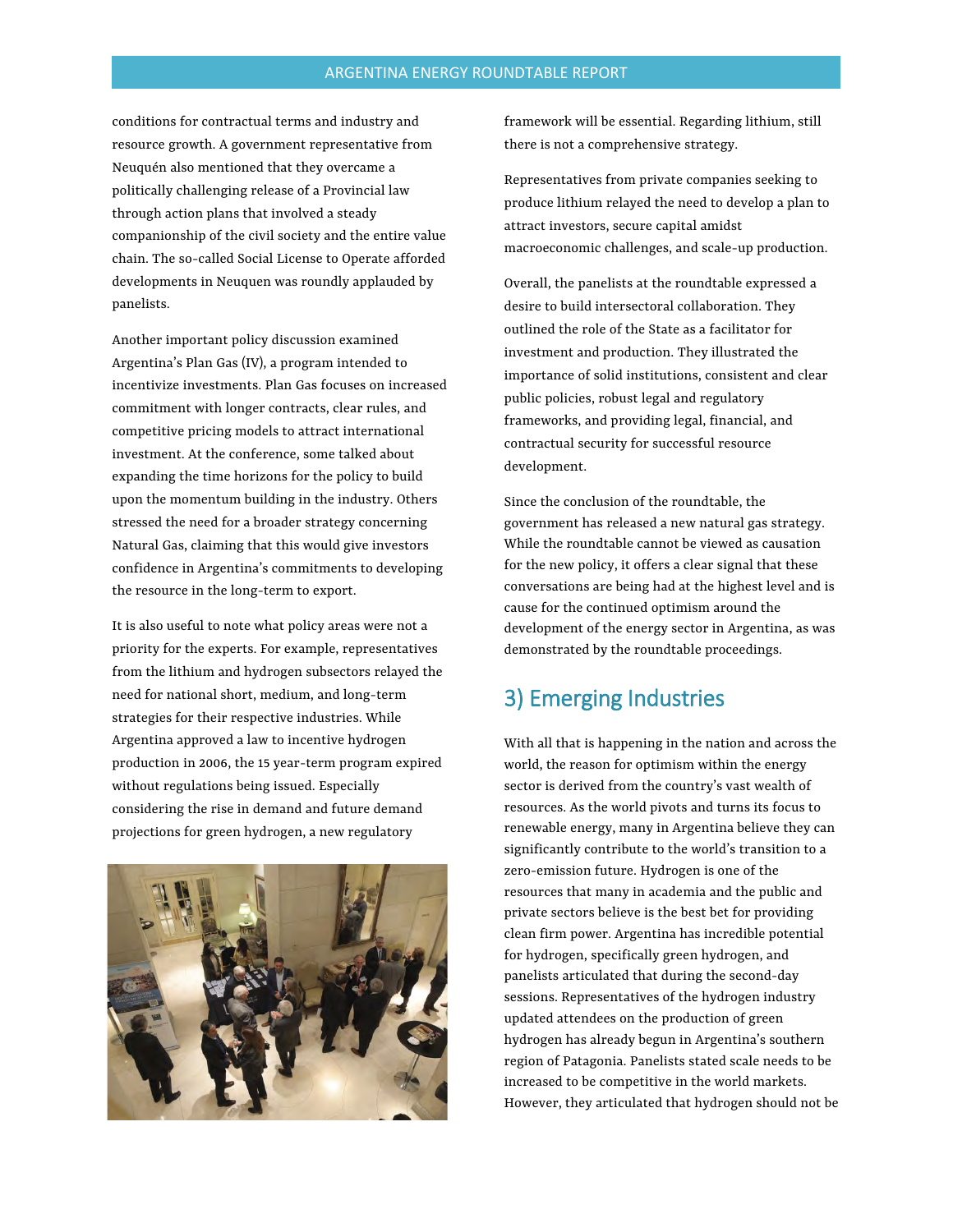exclusively seen as an export but also for domestic consumption. Hydrogen is still in its early stages, although panelists were very optimistic and supportive of Argentina's potential.

The roundtable ended with discussion of critical minerals and lithium, with representatives from the private sector advocating for public and private cooperation. With production already underway in the salt flats of Jujuy and Salta, the representatives indicated that Argentina has the potential to be among the top three largest producers of lithium in the world. The focus would be on mining and production, aiming not to create batteries in Argentina yet but to supply the global battery value chain through exports.

It bears mentioning that environmentalists worldwide and a number of concerned citizens in Argentina have had growing concerns about the possible environmental degradation of lithium mining. This has been further exacerbated by questions around water usage and social license to operate that, critics contend, were strategically played down by entities associated with current production. Production hurdles articulated by the panelists included the need to import mining equipment as well as the lack of human capital in this burgeoning field. Lastly, panelists stressed the importance of government support and cohesion in their projects.

## **Conclusion**

On clear display from the panelists was the confidence in Argentina's potential and opportunity to leverage to current moment in time. The fact that between Vaca Muerta and the potential for renewable energy, green hydrogen, modular nuclear production and lithium, Argentina has an incredible abundance to offer the world. However, bringing these resources to fruition would be as great a hurdle as the design and implications of the projects themselves. Funding and intersectoral cooperation and collaboration were prevailing themes and might have been the most congruent arguments across all forms of energy production.

Upon returning to San Diego and meeting to discuss the ongoings of the conference with Jeremy Martin, VP of Energy and Sustainability of IOA, and our coordinator on this event, the most significant surprise of the conference was the overall positive outlook on the future of energy in Argentina. There were concerns that between the pandemic and economic struggles, the conference would be awash with caution and uncertainty. However, it was very much the opposite. Both days of panels were lively and full of confidence for the future. In the end, the roundtable proved a success; stakeholders from all areas across the energy sector in Argentina engaged in necessary discussions, which will help build a consensus and cohesion amongst the industry and government.

We cannot know what lies ahead for Argentina on its energy and climate journey. Still, we know that the right conversations are taking place and that with the proper planning and coordination, Argentina can take advantage of this vital moment.

*This report was prepared by Ezra Kraus and*  **Gordon M. Magne, graduate students at the** *University of California San Diego's School for Global Policy and Strategy (GPS); Ezra and Gordon joined us in Buenos Aires for the Roundtable.*

*In addition, we would like to thank and acknowledge Ana Paulina Ramirez, a master's student at the University of Buenos Aires, for her feedback and insight in drafting this report and Raul Bertero and Griselda Lambertini at CEARE for their input on the report.*